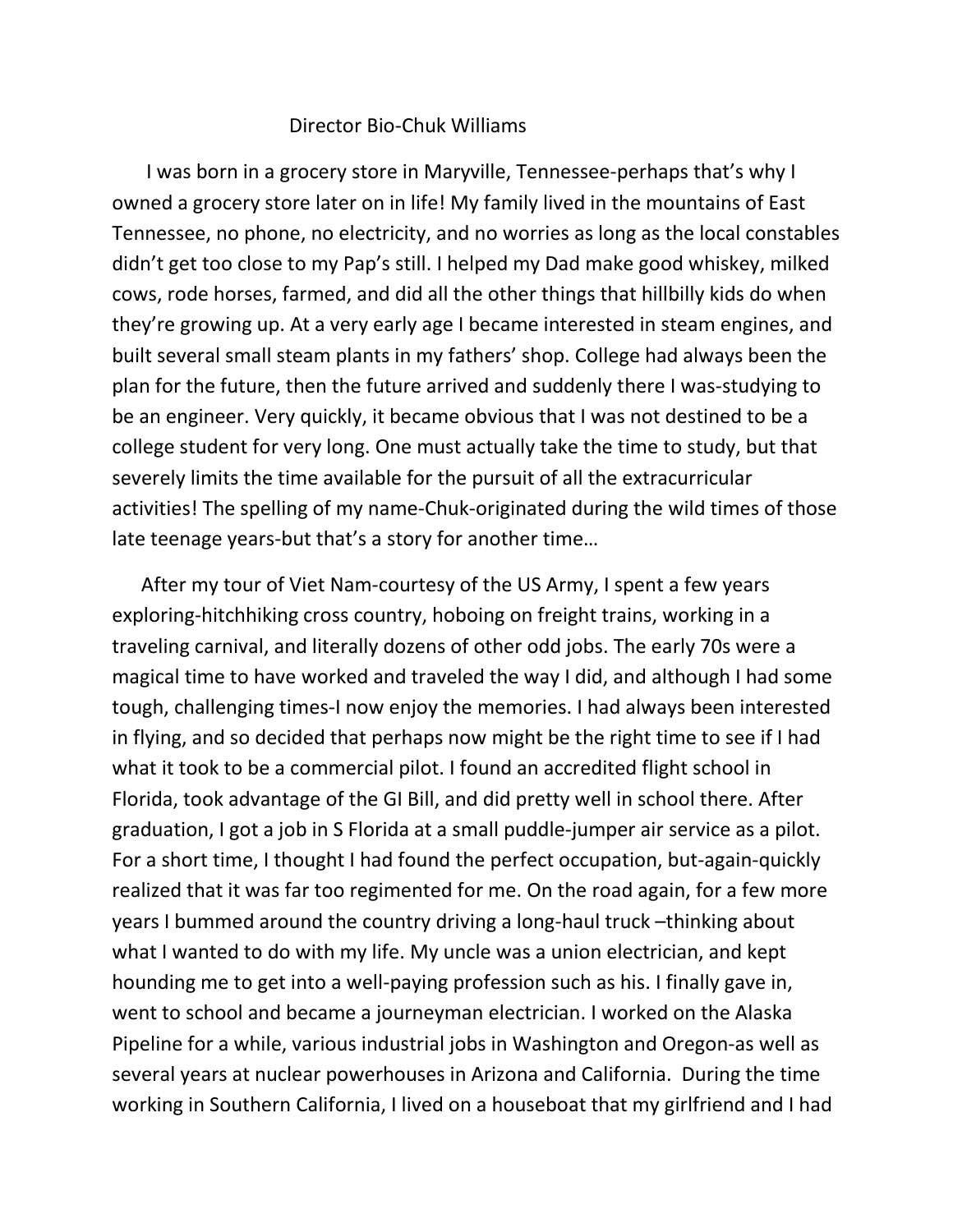built. In 1980, the girlfriend and I sold our cars and used the cash to spend eight months backpacking around Europe and the Far East. Sailing had always been an interest, so it seemed pretty natural to get involved in sailing and racing around San Diego Bay. A fabulous old racing yacht which had been moored close to my houseboat became mine after a lengthy negotiation. My friends and I refurbished it and went cruising to Mexico and beyond.

Before leaving the US, I went to school in San Diego and acquired a 100 ton Captain's License-which made it possible for me to make a living as a yachtdelivery and charter-boat skipper during the five years that I lived in Mexico. The rest of the world was still calling me, so in '92, I sold everything but the boat, got my affairs in order, and sailed SW across the big blue Pacific to Polynesia…eventually ending up later in Australia.

 I spent five gorgeous years in OZ-the people are fantastic, the country is spectacular, and the opportunities for an American entrepreneur are varied and numerous. I was involved in a few different businesses while I was there, and made money with almost all of them. The most interesting business I owned there was a gold trading company that operated in Papua New Guinea….buying gold from the natives in the jungle was scary sometimes-but always interesting!

 Back in the USA in the late 90s, I became friends with a fella who owned a bronze foundry. I spent almost a year there working with him, and then started up my own art foundry in Northern California. Steam boats and vehicles had continued to hold my interest throughout my life, but I hadn't been in one place long enough to actually consider building something. Now-for the first time in my adult life-I had a decent shop and a stable lifestyle, and when I wasn't busy casting sculpture-I could resume my long-postponed interest in steam vehicles.

My present interest in steam is focused on full size road or racing vehiclesprimarily ones that I can build myself. I'm not a machinist, and don't have the ability or the interest in building a steam engine. Building my own steam vehicle from scratch, using a suitable steam engine-plus a monotube generator that I've built-and then driving it-using it…that's what fires me up.